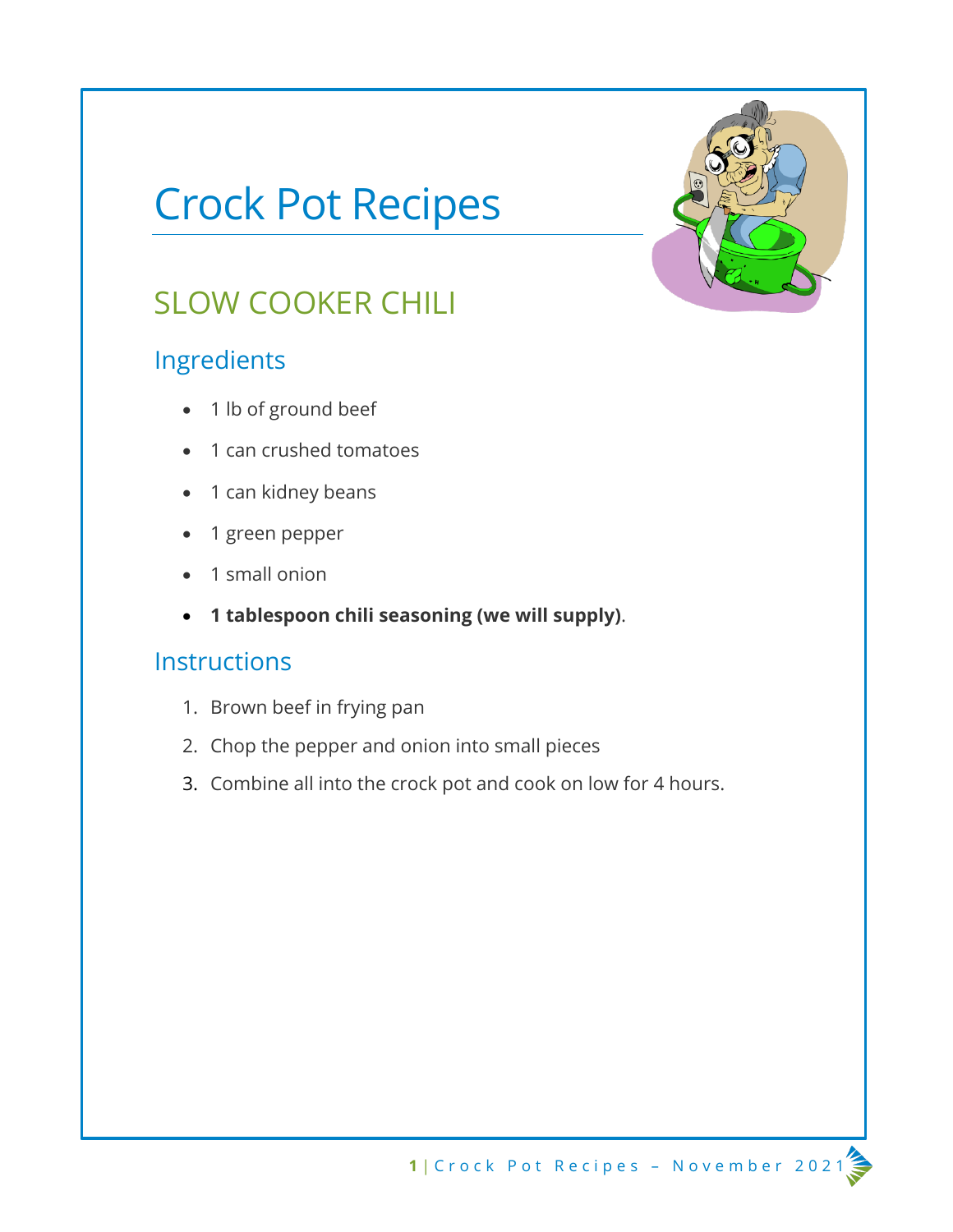# CREAMY CROCK POT CHICKEN ALFREDO SAUCE

### Ingredients

- 3 chicken breasts
- 1 pack fresh mushrooms
- 1 small onion
- 1 red pepper
- Fresh spinach leaves (about a large handful)
- Fresh parsley **(we supply)**
- 2 garlic cloves **(we supply)**
- 2 cups milk
- Package of Alfredo dry powder mix.

- 1. Cut up the chicken
- 2. Cut up vegetables into small pieces (as small as you would like)
- 3. Throw everything into crock pot and add spices
- 4. Mix together milk and powder and add to cooker
- 5. Cook on high for about 5 hours
- 6. **Make your noodles at home and add sauce on top**.

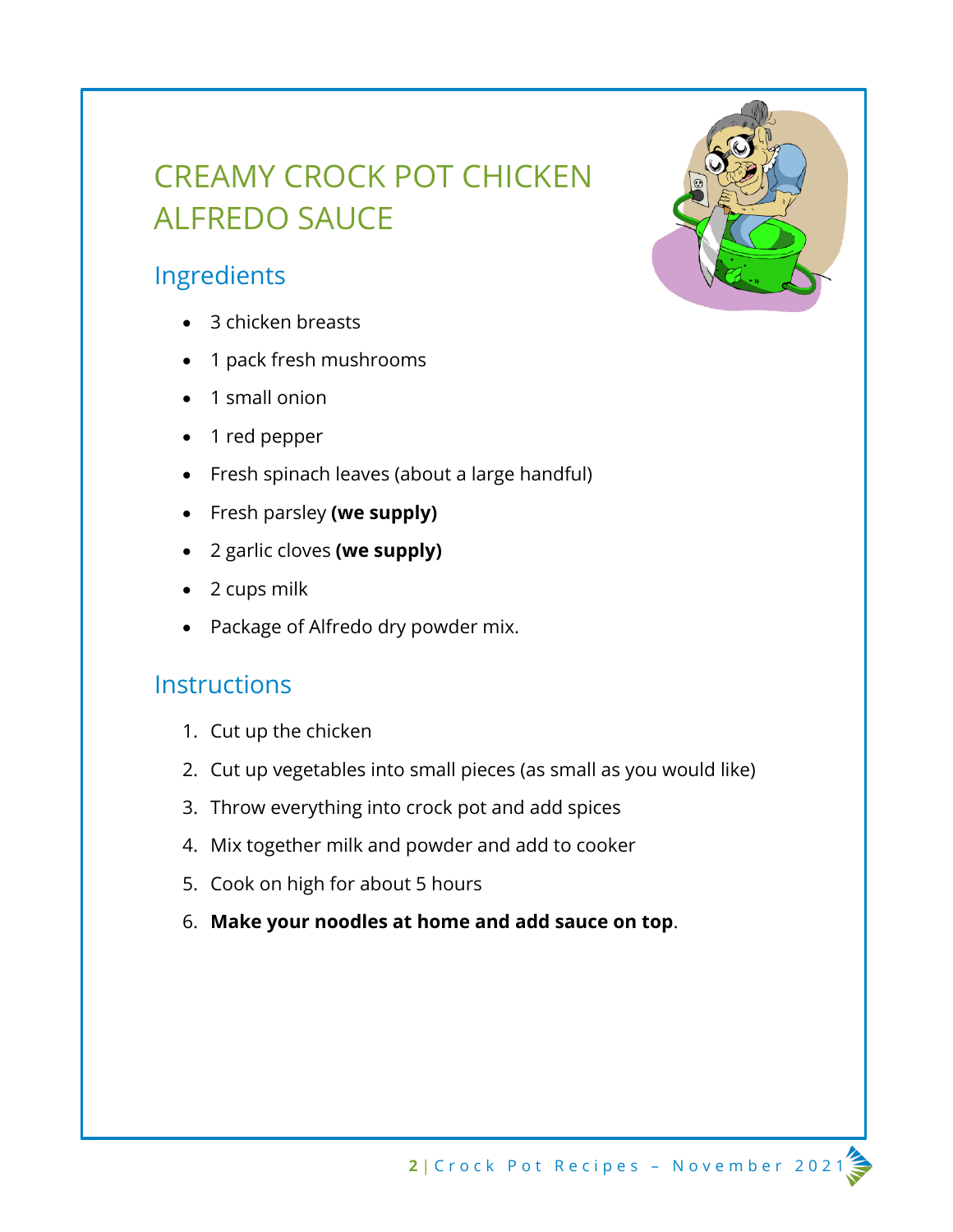# SLOW COOKER BBQ PORK CHOPS AND POTATOES

### Ingredients

- 1 lb of ground beef
- 1 onion
- 1 green pepper
- 1 can of tomato sauce (8 oz.)
- <sup>3</sup>/4 cup of ketchup
- 1 tsp chili powder
- 1 tbsp Worcestershire sauce **(we will supply)**
- ¼ tsp pepper **(we will supply)**
- ¼ tsp garlic powder **(we will supply)**.

- 1. Spray cooker and chop veggies
- 2. Add chopped potatoes and veggies to cooker
- 3. Heat oil in a large skillet over medium-high heat. Brown chops well on both sides
- 4. Place chops on top of potato mixture, add garlic and BBQ sauce and cook on low 4-6 hours, high 3-5 hours.

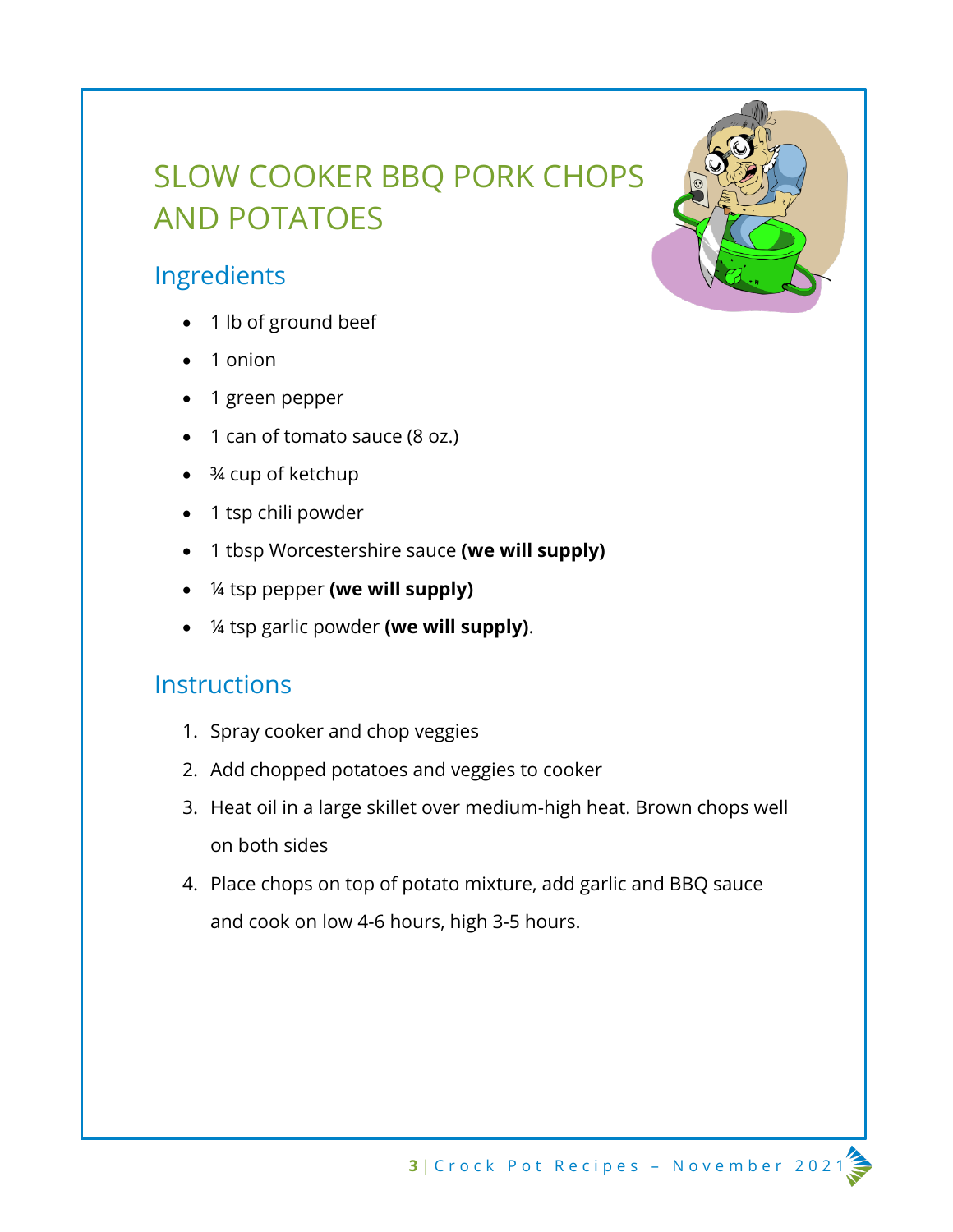# SLOW COOKER SAUSAGE AND POTATOES

### Ingredients

- 2lbs whole baby potatoes
- 2 tablespoons olive oil **(we supply)**
- 4-5 **fully-cooked** sausages
- 1-2 garlic cloves **(we supply)**
- 1 small yellow onion, sliced
- 1 yellow pepper, chopped
- 1 Roma tomato, quartered and sliced
- ¼ cup fresh parsley, chopped **(we supply)**
- $\frac{1}{2}$  cup broth.

- 1. Place baby potatoes in 2 quart slow cooker and drizzle with olive oil
- 2. Toss well
- 3. Cut sausage into 1 inch chunks and add to crock pot
- 4. Top with onion and pepper slices
- 5. Add tomatoes and broth, place chopped parsley on top
- *6.* Cover and cook on high for 4-6 hours or on low for 8-10, or until potatoes are tender.